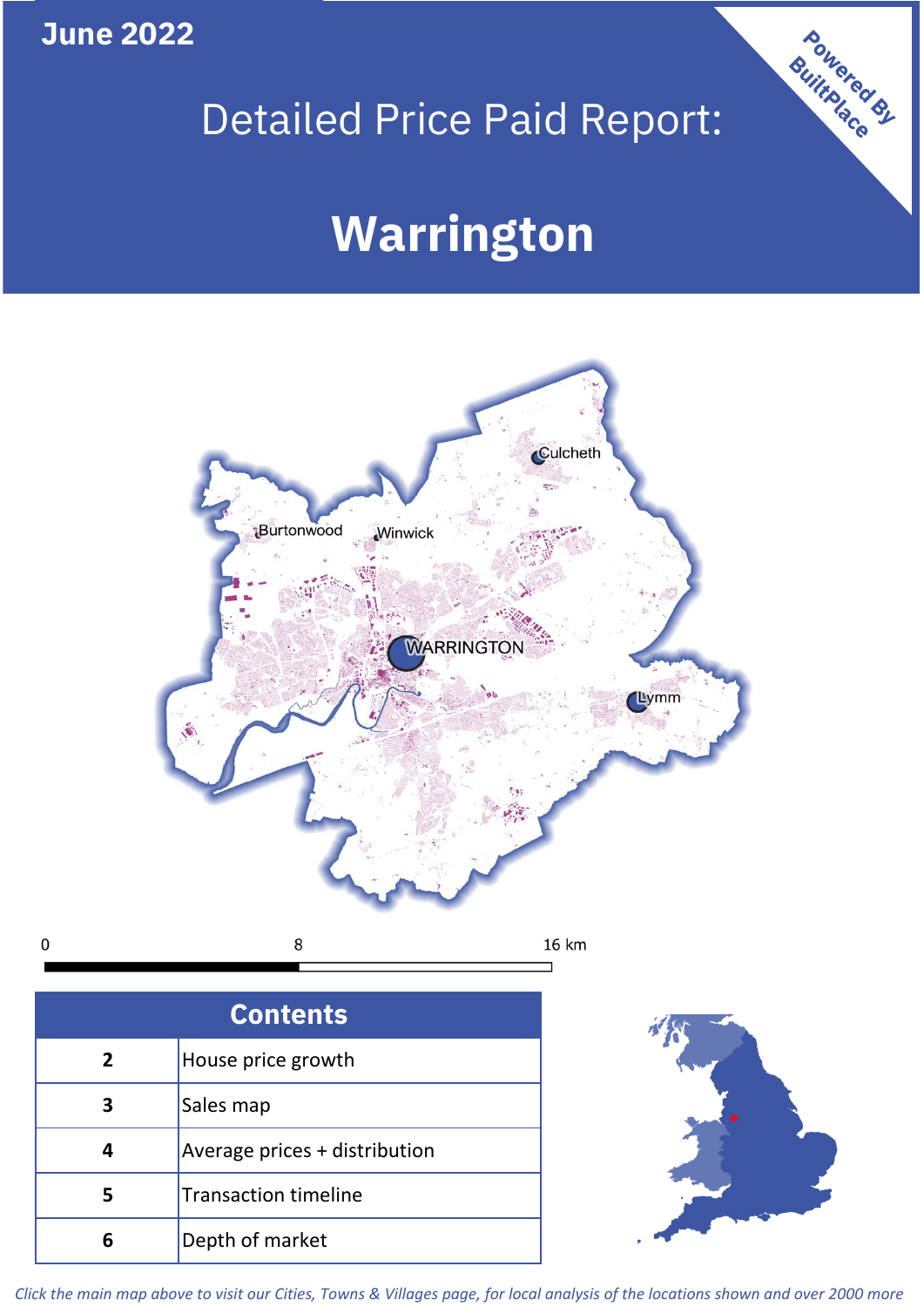### **Headline Data**

|                     | <b>Current level</b> | 3 month  | <b>Annual</b> | 5 year  | 10 year |
|---------------------|----------------------|----------|---------------|---------|---------|
| <b>House prices</b> | £249,403             | 3.1%     | 13.1%         | 38.4%   | 68.1%   |
| <b>Transactions</b> | 3,221                | $-11.4%$ | 9.1%          | $-7.0%$ | 47.3%   |

# **House Price Growth (April 2022 data)**

#### *Annual Change in House Prices*



House prices in Warrington grew by 13.1% in the 12 months to April 2022 (based on 3-month smoothed data). By comparison national house prices grew by 10.7% and prices in the North West grew by 11.0% over the same period.

Warrington house prices are now 44.0% above their previous peak in 2007, compared to +36.0% for the North West and +52.9% across England.



#### *Year-To-Date Change in House Prices, December to April*

Local prices have grown by 5.3% in 2022 so far, compared to growth of 4.4% over the same period last year.

#### *Source: OS OpenData; UK House Price Index (Contains HM Land Registry data © Crown copyright)*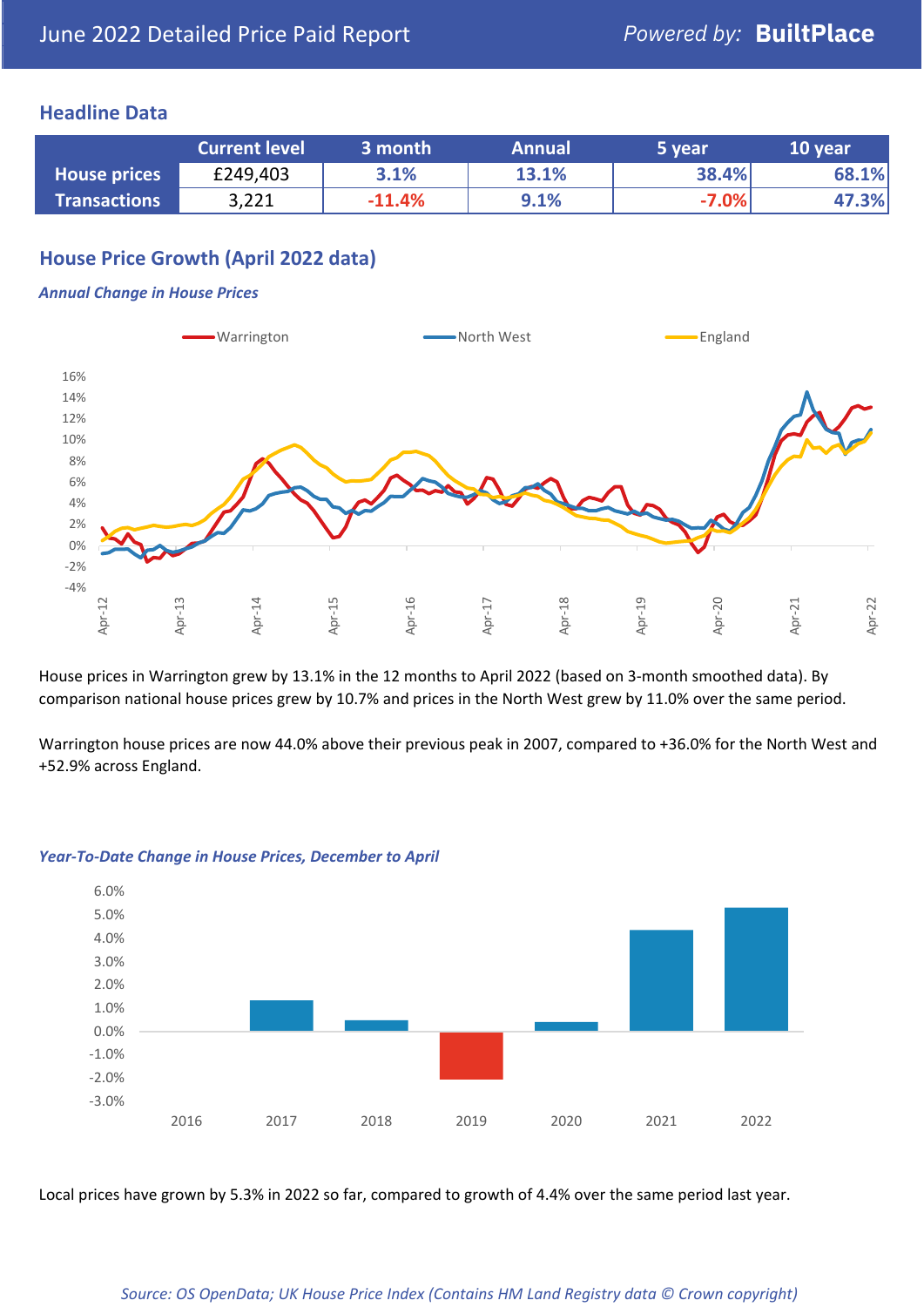# **House Price Map**

*12 months to April 2022*



*Each point is one postcode, coloured by the average value relative to all sales in this local authority (price bands are LA-specific quintiles).*

# **Map Key**

| Min      | <b>Max</b> |              |
|----------|------------|--------------|
| Up to    | £133,000   | 1st quintile |
| £133,000 | £183,000   | 2nd quintile |
| £183,000 | £244,000   | 3rd quintile |
| £244,000 | £336,000   | 4th quintile |
| £336,000 | and over   | 5th quintile |
|          |            |              |

| Min      | <b>Max</b> |                            |
|----------|------------|----------------------------|
| Up to    | £133,000   | 1st quintile / lowest 20%  |
| £133,000 | £183,000   | 2nd quintile               |
| £183,000 | £244,000   | 3rd quintile               |
| £244,000 | £336,000   | 4th quintile               |
| £336,000 | and over   | 5th quintile / highest 20% |

*Source: OS OpenData; UK House Price Index (Contains HM Land Registry data © Crown copyright)*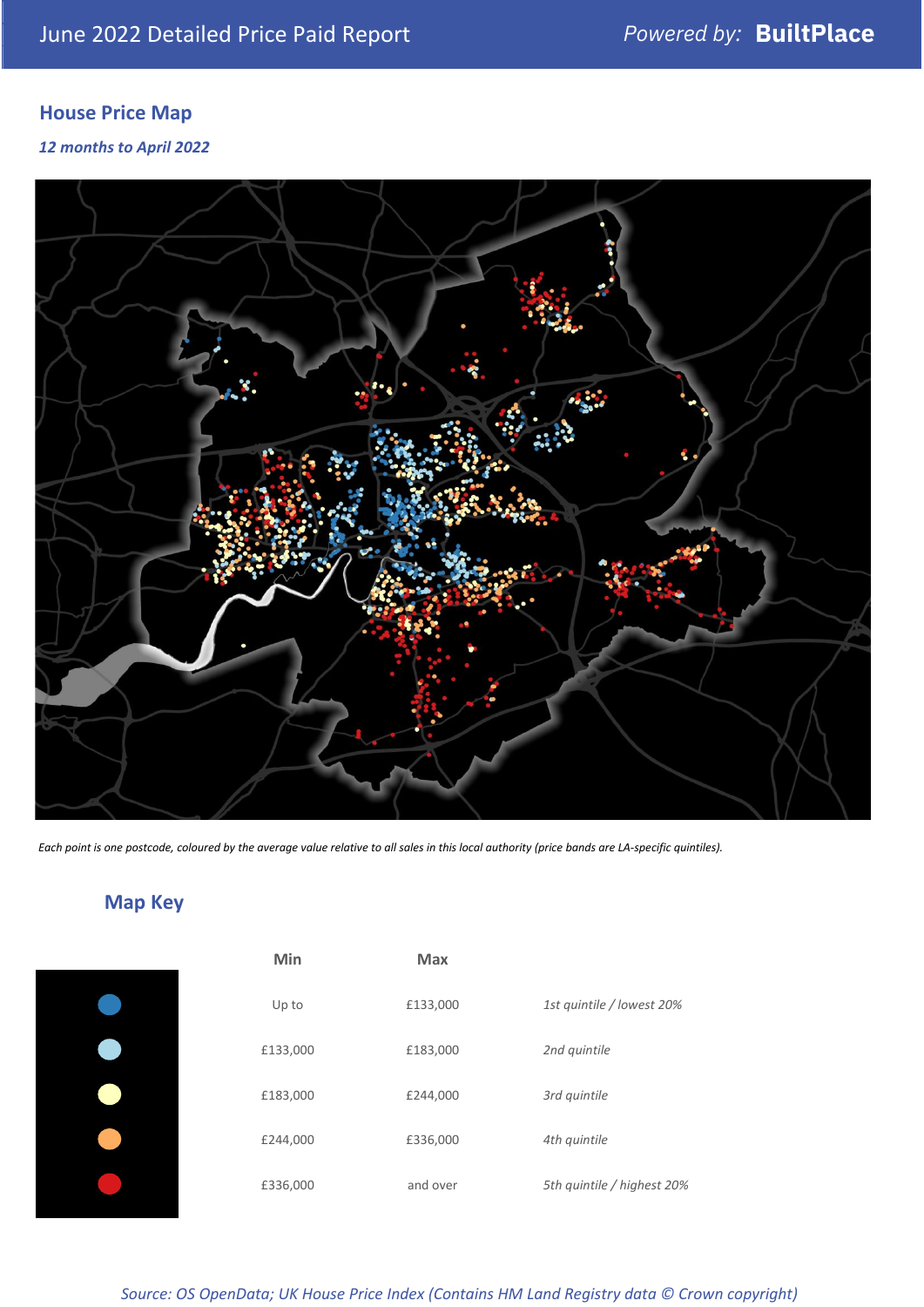# **Average House Price by Property Type**

#### *12 months to April 2022*



|                 | <b>New</b> | <b>Second hand</b> |  |
|-----------------|------------|--------------------|--|
| <b>Flat</b>     | £102,133   | £123,993           |  |
| <b>Terraced</b> | £175,861   | £176,399           |  |
| Semi-detached   | £326,248   | £246,068           |  |
| <b>Detached</b> | £416,246   | £430,573           |  |

## **House Price Distribution by Year**

*All properties, by price band and calendar year (2020 = year to date)*

|                    | 1997 | 2002 | 2007 | 2012 | 2017 | 2019 | 2020 |
|--------------------|------|------|------|------|------|------|------|
| <b>Under £100k</b> | 85%  | 56%  | 16%  | 23%  | 17%  | 8%   | 8%   |
| £100-200k          | 14%  | 31%  | 58%  | 50%  | 45%  | 38%  | 41%  |
| E200-300k          | 1%   | 9%   | 16%  | 16%  | 21%  | 28%  | 28%  |
| £300-400k          | 0%   | 3%   | 6%   | 7%   | 9%   | 14%  | 9%   |
| £400-500k          | 0%   | 1%   | 2%   | 3%   | 4%   | 6%   | 4%   |
| <b>£500k-1m</b>    | 0%   | 0%   | 2%   | 2%   | 4%   | 7%   | 8%   |
| £1-2m              | 0%   | 0%   | 0%   | 0%   | 0%   | 0%   | 1%   |
| <b>Over £2m</b>    | 0%   | 0%   | 0%   | 0%   | 0%   | 0%   | 0%   |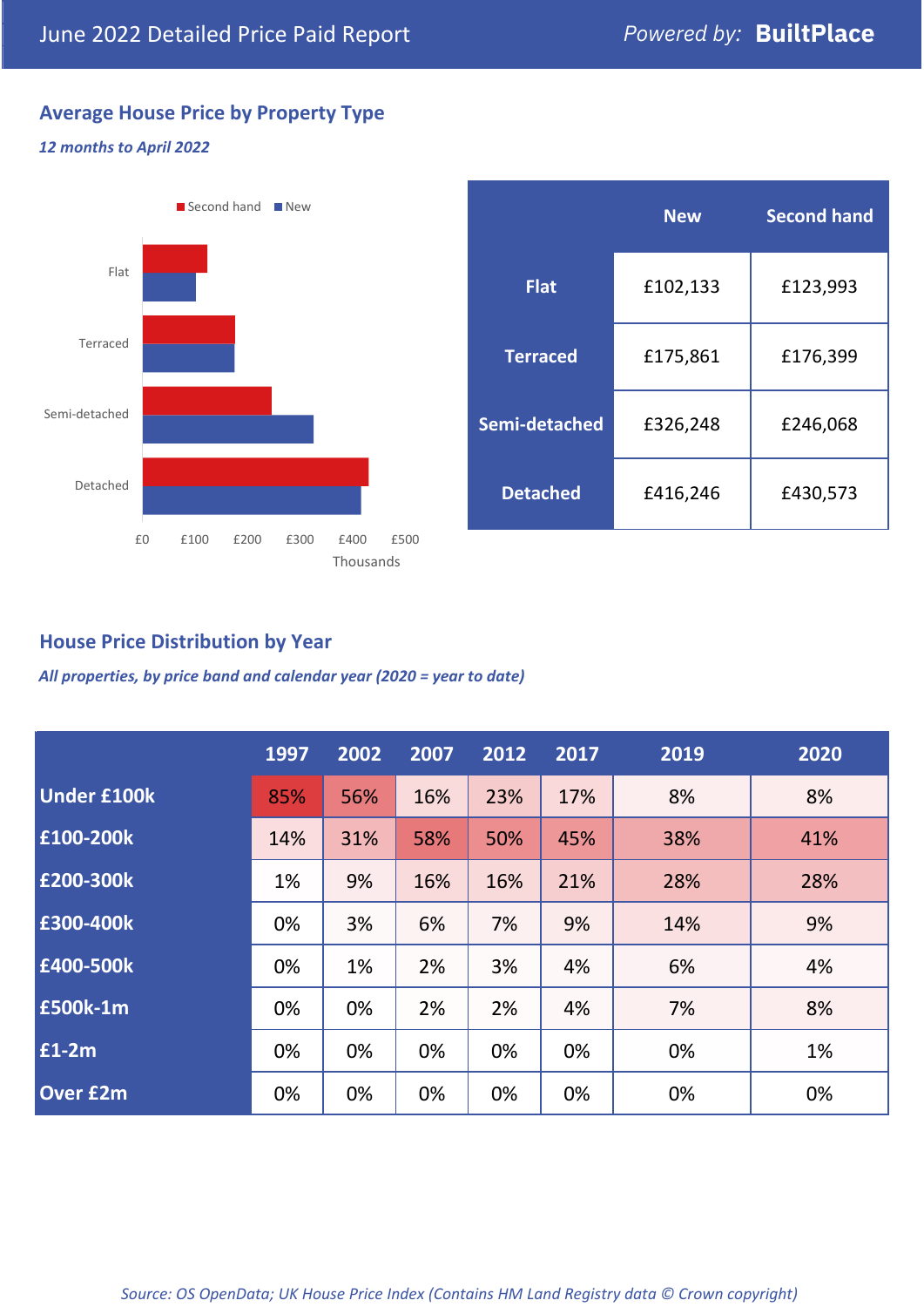# **Transactions (February 2022 data)**

*Annual Transactions, Indexed (2001-05 average = 100)*



There were 3,221 transactions in Warrington during the 12 months to February 2022. This is 74% of the average from 2001-05 and suggests activity is below pre-downturn levels.

Transactions in Warrington have fallen by 7.4% since 2014, compared to changes of +3.4% for North West and -7.7% for England.



#### *Cash and New Build Sales as % of Total, by Year*

*Note: The data on this page EXCLUDES transactions identified as transfers under a power of sale/repossessions, buy-to-lets (where they can be identified by a mortgage), and transfers to non-private individuals - i.e. it comprises only Land Registry 'A' data.*